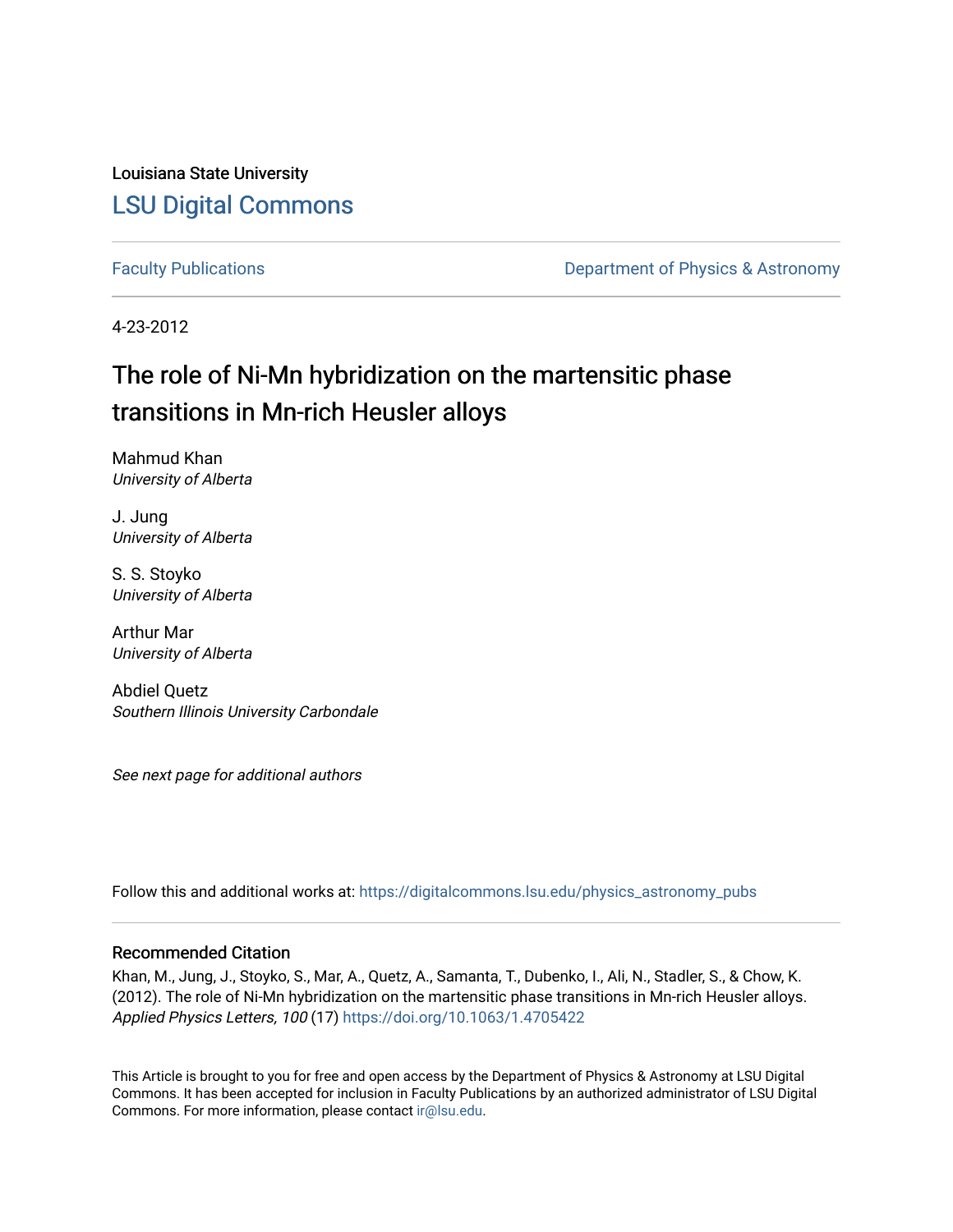## Authors

Mahmud Khan, J. Jung, S. S. Stoyko, Arthur Mar, Abdiel Quetz, Tapas Samanta, Igor Dubenko, Naushad Ali, Shane Stadler, and K. H. Chow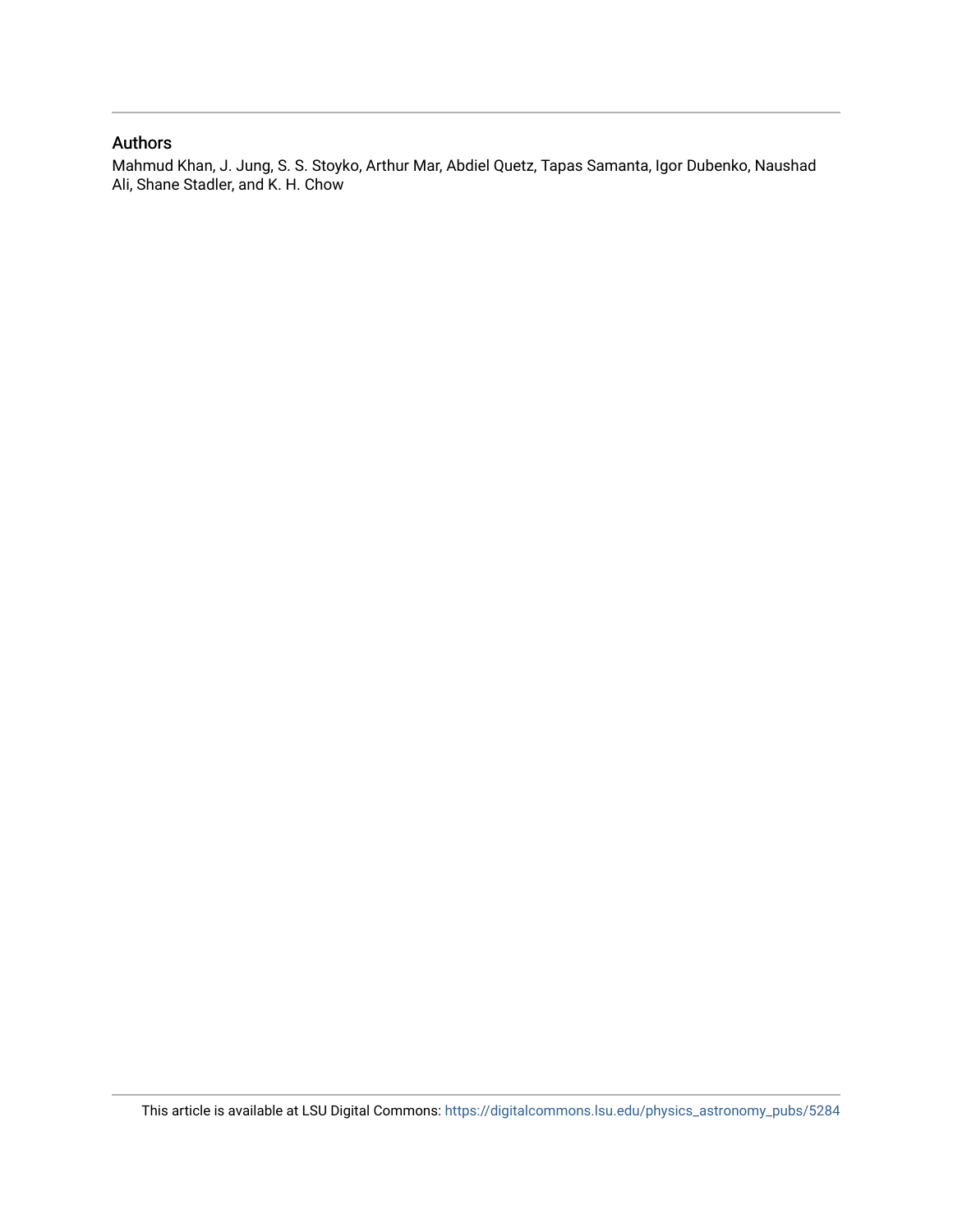# **Southern Illinois University Carbondale [OpenSIUC](http://opensiuc.lib.siu.edu?utm_source=opensiuc.lib.siu.edu%2Fphys_pubs%2F65&utm_medium=PDF&utm_campaign=PDFCoverPages)**

[Publications](http://opensiuc.lib.siu.edu/phys_pubs?utm_source=opensiuc.lib.siu.edu%2Fphys_pubs%2F65&utm_medium=PDF&utm_campaign=PDFCoverPages) [Department of Physics](http://opensiuc.lib.siu.edu/phys?utm_source=opensiuc.lib.siu.edu%2Fphys_pubs%2F65&utm_medium=PDF&utm_campaign=PDFCoverPages)

4-23-2012

# The Role of Ni-Mn Hybridization on the Martensitic Phase Transitions in Mn-rich Heusler Alloys

Mahmud Khan *University of Alberta*

J. Jung *University of Alberta*

S. S. Stoyko *University of Alberta*

Arthur Mar *University of Alberta*

Abdiel Quetz *Southern Illinois University Carbondale*

*See next page for additional authors*

Follow this and additional works at: [http://opensiuc.lib.siu.edu/phys\\_pubs](http://opensiuc.lib.siu.edu/phys_pubs?utm_source=opensiuc.lib.siu.edu%2Fphys_pubs%2F65&utm_medium=PDF&utm_campaign=PDFCoverPages) © 2012 American Institute of Physics Published in *Applied Physics Letters*, Vol. 100 No. 17 (2012) at [doi: 10.1063/1.4705422](http://dx.doi.org/10.1063/1.4705422)

### Recommended Citation

Khan, Mahmud, Jung, J., Stoyko, S. S., Mar, Arthur, Quetz, Abdiel, Samanta, Tampas, Dubenko, Igor, Ali, Naushad, Stadler, Shane and Chow, K. H. "The Role of Ni-Mn Hybridization on the Martensitic Phase Transitions in Mn-rich Heusler Alloys." (Apr 2012).

This Article is brought to you for free and open access by the Department of Physics at OpenSIUC. It has been accepted for inclusion in Publications by an authorized administrator of OpenSIUC. For more information, please contact [opensiuc@lib.siu.edu.](mailto:opensiuc@lib.siu.edu)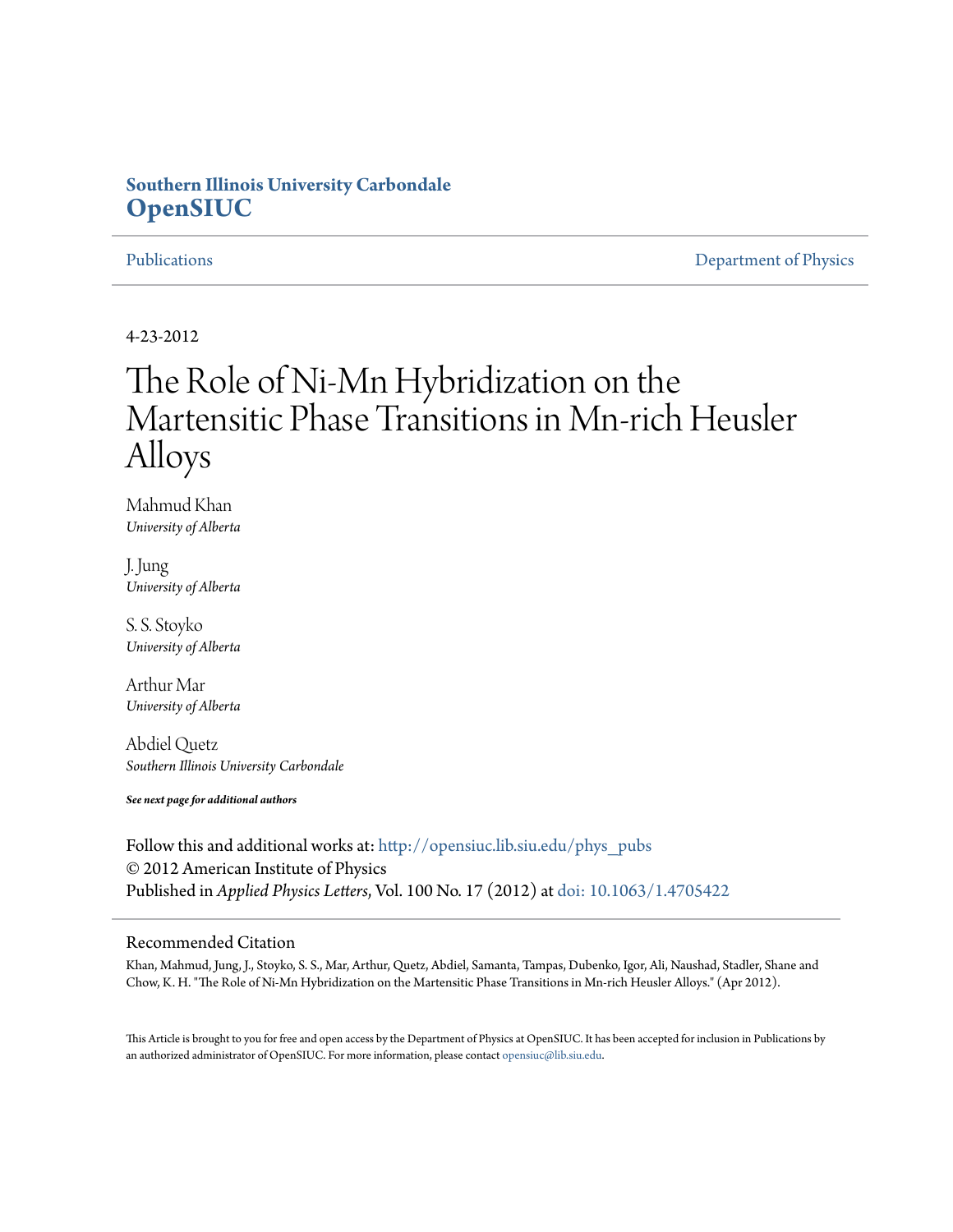### **Authors**

Mahmud Khan, J. Jung, S. S. Stoyko, Arthur Mar, Abdiel Quetz, Tampas Samanta, Igor Dubenko, Naushad Ali, Shane Stadler, and K. H. Chow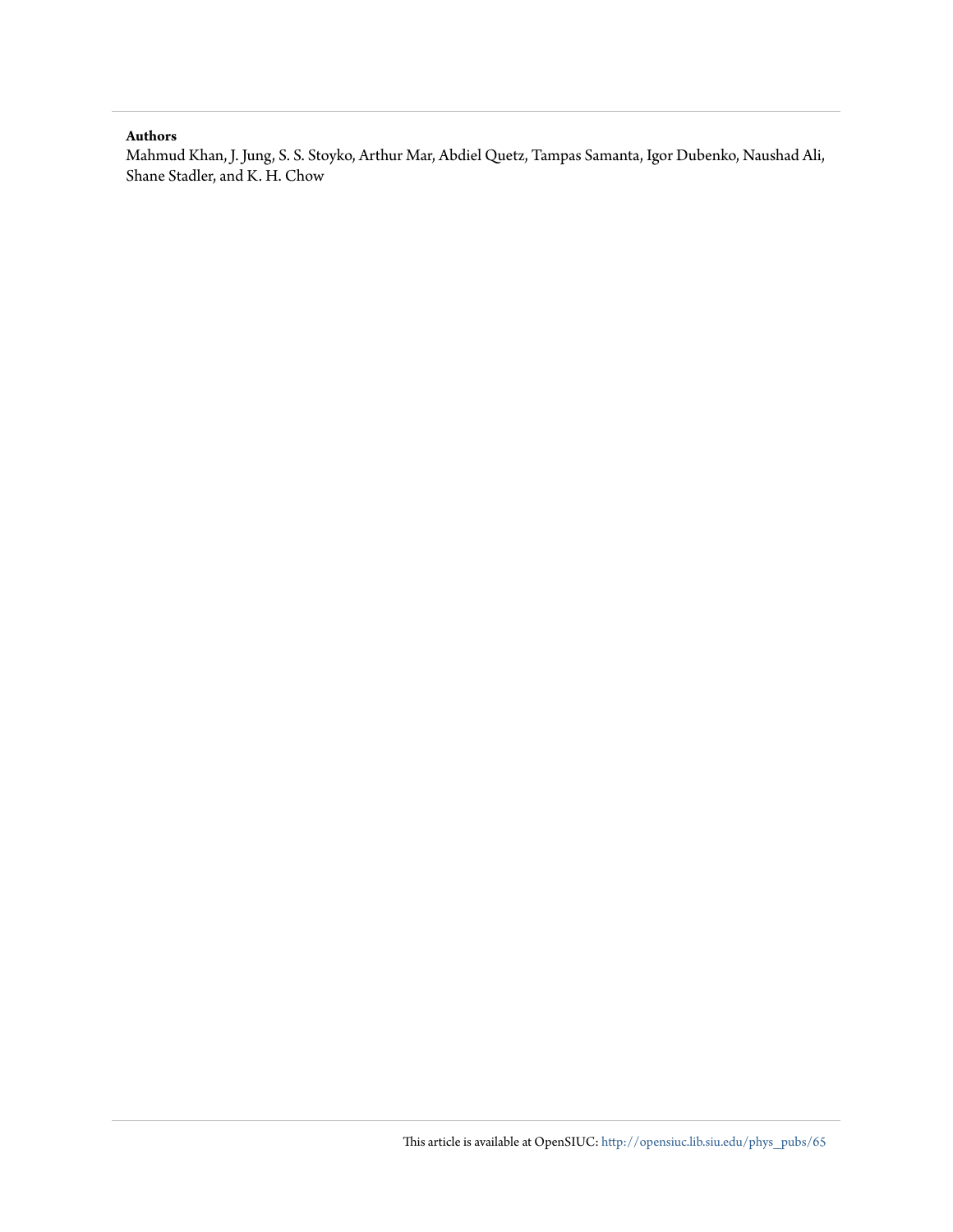## [The role of Ni-Mn hybridization on the martensitic phase transitions](http://dx.doi.org/10.1063/1.4705422) [in Mn-rich Heusler alloys](http://dx.doi.org/10.1063/1.4705422)

Mahmud Khan,<sup>1</sup> J. Jung,<sup>1</sup> S. S. Stoyko,<sup>2</sup> Arthur Mar,<sup>2</sup> Abdiel Quetz,<sup>3</sup> Tapas Samanta,<sup>3</sup> Igor Dubenko,<sup>3</sup> Naushad Ali,<sup>3</sup> Shane Stadler,<sup>4</sup> and K. H. Chow<sup>1</sup>

<sup>1</sup>Department of Physics University of Alberta, Edmonton, Alberta T6G 2E1, Canada

<sup>2</sup>Department of Chemistry, University of Alberta, Edmonton, Alberta T6G 2G2, Canada

3 Department of Physics, Southern Illinois University Carbondale, Carbondale, Illinois 62901, USA

<sup>4</sup>Department of Physics and Astronomy, Louisiana State University, Baton Rouge, Louisiana 70803, USA

(Received 21 March 2012; accepted 7 April 2012; published online 23 April 2012)

Room temperature x-ray diffraction, dc magnetization, and ac susceptibility measurements have been performed on a series of Mn rich  $Ni_{50}Mn_{37-x}Cr_xSb_{13}$  and  $Ni_{50+x}Mn_{37-x}Sb_{13}$  Heusler alloys. Depending on the value of  $x$ , the room temperature crystal structures of the samples are either  $L2<sub>1</sub>$  cubic or orthorhombic. It is a commonly accepted idea that the martensitic transition temperatures in Ni-Mn-Z  $(Z = Ga, In, Sb, Sn)$  based Heusler alloys decrease (increase) with decreasing (increasing) valence electron concentration,  $e/a$ . However, the present work shows that regardless of the change in  $e/a$ , the martensitic transition temperature  $(T_M)$  decreases with increasing Cr or Ni concentration. These results support the model where, in the case of Mn rich Heusler alloys, it is the hybridization between the Ni atoms and the Mn atoms in the Z sites that plays the dominant role in driving the martensitic transformation.  $\odot$  2012 American Institute of Physics. [\[http://dx.doi.org/10.1063/1.4705422\]](http://dx.doi.org/10.1063/1.4705422)

The Mn rich  $\text{Ni}_{50}\text{Mn}_{50-x}\text{Z}_{x}$  (Z = In, Sb, Sn) based Heusler alloys have gained significant interest in recent years due to their rich fundamental physics and potential as multifunc-tional materials.<sup>[1–5](#page-7-0)</sup> The multifunctional properties of these alloys include large magnetocaloric effects,  $2.67$  giant magnetoresistance, $8$  magnetic shape memory effects, $\frac{8}{9}$  $\frac{8}{9}$  $\frac{8}{9}$  barocaloric effects,<sup>[10](#page-7-0)</sup> and exchange bias effects.<sup>[11,12](#page-7-0)</sup> Most of these exciting properties are associated with the coupled magnetocrystalline martensitic phase transition during which the high temperature cubic  $L2_1$  phase (austenite) of the alloys transforms to a low temperature phase (martensite) with a lower symmetry. The structure of the martensite is composition de-pendent and may be orthorhombic or monoclinic.<sup>[1](#page-7-0),[3,13](#page-7-0)</sup> Both antiferromagnetic and ferromagnetic correlations play important roles in the magnetism of the martensitic phase, whereas the austenite exhibits ferromagnetic correlations.<sup>[14](#page-7-0)</sup>

In  $\text{Ni}_{50}\text{Mn}_{50-x}\text{Z}_{x}$  alloys, the martensitic transition temperature,  $T_M$ , is generally believed to be dependent on the valence electron concentration,  $e/a$ . T<sub>M</sub> generally increases (decreases) with increasing (decreasing)  $e/a$ .<sup>[13](#page-7-0)</sup> However, in recent literature a few observations have been reported where  $T_M$  was found to depend non-monotonically on  $e/a$ . For example, when Mn is replaced by Cu in  $Ni_{50}Mn_{35-x}Cu_{x}Sn_{15}$ ,  $T_M$  first increases and then decreases rapidly with increasing Cu concentration (increasing  $e/a$ ).<sup>15</sup> In the case where Mn is replaced by Fe in  $Ni_{50}Mn_{38-x}Fe_{x}Sb_{12}$  and  $Ni_{50}Mn_{36-x}Fe_{x}Sn_{14}$ , a monotonic decrease of  $T_M$  with increasing e/a is observed.<sup>[16,17](#page-7-0)</sup> These observations, along with several others,<sup>[18](#page-7-0)</sup> suggest that, regardless of the  $e/a$  concentration,  $T_M$  decreases and eventually disappears when Ni or Mn is partially replaced by another transition metal in the  $Ni_{50}Mn_{50-x}Z_x$  alloys.

Ye *et al.* recently investigated the temperature dependence of the electronic structures of  $Ni<sub>2</sub>Mn<sub>1+x</sub>Sn<sub>1-x</sub>$  by means of bulk-sensitive, hard-x-ray photoelectron spectroscopy and ab initio calculations.<sup>[19](#page-7-0)</sup> According to this study, the Ni-Mn hybridization is the main driving force for the martensitic transformation in Mn-rich Ni-Mn-Z alloys. In this case, once the hybridization is established, any change in the Ni or Mn concentration will weaken the hybridization, leading to the disappearance of the martensitic transformation and stabilization of the  $L2_1$  structure. This implies that  $e/a$  will have a minimal role (if any) on the stabilization of the martensitic phase.

Although a few studies (as mentioned above) indicate that this is the case, in order to confirm that Ni-Mn hybridization is the main factor that determines the stabilization of the martensitic phases rather than  $e/a$ , a more systematic study is needed, where  $e/a$  is varied in the same parent compound. Therefore, we have performed a systematic experimental study on a series of  $Ni_{50}Mn_{37-x}Cr_{x}Sb_{13}$  and  $Ni_{50+x}Mn_{37-x}Sb_{13}$  alloys by using dc magnetization and ac susceptibility measurements. The strategy was to observe the change in  $T_M$  with increasing and decreasing  $e/a$  while using the same  $(Ni_{50}Mn_{37}Sb_{13})$  parent compound in both alloy systems. In the case of  $\text{Ni}_{50}\text{Mn}_{37-x}\text{Cr}_{x}\text{Sb}_{13}$ , e/a decreases with increasing  $Cr$  concentration, while  $e/a$  increases with increasing Ni concentration in  $Ni_{50+x}Mn_{37-x}Sb_{13}$  alloys. In both cases, the Mn content was reduced in a similar fashion. This strategy allowed us to observe the change in  $T_M$  as a function of both Mn content and  $e/a$ .

The Ni, Mn, Cr, and Sb metals used in preparing the alloys were obtained from Alfa Aesar Inc. and were of 4N purity. Approximately 2 g polycrystalline buttons of each alloy were prepared by conventional arc-melting in an argon atmosphere. The weight loss after melting was found to be less than 0.3%. For homogenization, the samples were annealed in vacuum for 72 h at  $850^{\circ}$ C, followed by quenching in cold water. The  $e/a$  was calculated from the chemical formula of the compound; it is equal to the concentration weighted sum of the number of 3d and 4s electrons of Ni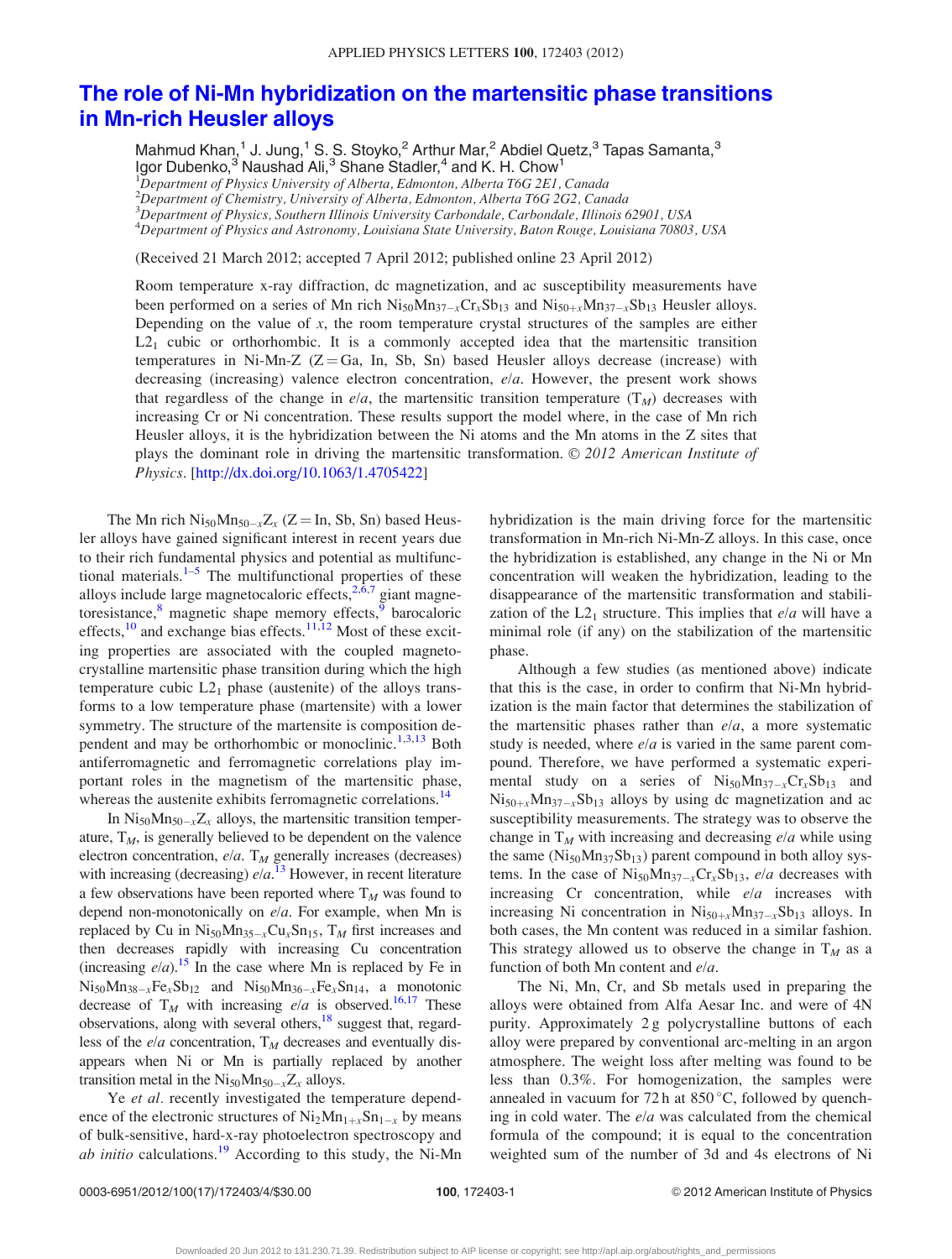

FIG. 1. Room temperature XRD patterns of selected alloys.

 $(3d<sup>8</sup>4s<sup>2</sup>)$ , Mn  $(3d<sup>5</sup>4s<sup>2</sup>)$ , and Cr  $(3d<sup>5</sup>4s<sup>1</sup>)$  and the number of 5s and 5p electrons of Sb  $(5s^25p^3)$ .<sup>[1,18,20](#page-7-0)</sup> The structural properties of the alloys have been checked by performing room temperature x-ray powder diffraction (XRD) on a Rigaku diffractometer employing monochromatic Cu  $K\alpha_1$  radiation. The crystal structure and the lattice parameters were determined by performing Reitveld refinement using LHPM-RIE-TICA.<sup>[21](#page-7-0)</sup> The ac susceptibility measurements were conducted in a homemade ac susceptibility setup in zero dc magnetic field. The magnetization measurements were performed in a superconducting quantum interference device SQUID manufactured by Quantum Design, Inc. The measurements were performed in a temperature range of 10-400 K and in a magnetic field of 100 Oe.

Figure 1 shows illustrative room temperature XRD patterns for  $Ni_{50}Mn_{37}Sb_{13}$ ,  $Ni_{50}Mn_{37-x}Cr_{x}Sb_{13}$  ( $x = 2$ ), and  $Ni_{50+x}Mn_{37-x}Sb_{13}$  ( $x = 1$ ). The parent alloy ( $Ni_{50}Mn_{37}Sb_{13}$ ) exhibits the cubic  $L2_1$  structure at room temperature. As Mn is partially replaced by either Cr or Ni, the  $L2<sub>1</sub>$  structure transforms to the 4O modulated orthorhombic structure.<sup>[22](#page-7-0)</sup> As x exceeds 2, the  $L2<sub>1</sub>$  cubic structure is restored and preserved for alloys with larger values of  $x$ .

Figure 2 shows the magnetization as a function of increasing temperature, M(T), of the  $\text{Ni}_{50}\text{Mn}_{37-x}\text{Cr}_{x}\text{Sb}_{13}$ alloys measured at a magnetic field of 100 Oe. Before the zero-field-cooled (ZFC) measurement, the sample was cooled down from room temperature to 10 K in zero magnetic field. In case of the field-cooled heating (FCH) measurement, the sample was cooled to  $10 \text{ K}$  in the presence of a 100 Oe magnetic field. The ZFC M(T) data of the alloy with  $x = 0$  exhibit three transitions (see Fig. 2(a)) that are typically observed in these alloys. $4.5$  The exchange bias blocking temperature,  $T_{EB}$ , was observed at 74 K followed by  $T_M$  at 293 K, and the ferromagnetic transition temperature of the austenitic phase,  $T_C^A$  at 342 K. As usual, due to pinning effects,  $T_{EB}$ , was only observed in the ZFC M(T) data. As Mn is initially replaced by a small amount of Cr  $(x = 1)$ , an additional transition (ferromagnetic transition temperature,  $T_C^M$ , of the martensitic phase) is observed in the alloy, while  $T_M$  shifted to higher temperature. It is interesting to note that the transition at  $T_C^M$ , and the increase of  $T_M$ , were only observed in the alloys with  $x = 1$  and 2. With a further increase of Cr concentration,  $T_M$  decreases rapidly and disappears as  $x$  exceeds 5. As shown in the ac susceptibility data in Fig. [3](#page-6-0), similar behavior was observed when Mn was partially replaced with Ni in  $Ni_{50+x}Mn_{37-x}Sb_{13}$ .  $T_C^M$  is only observed in the alloys with  $x = 1$  and 2, while  $T_M$  initially increases with increasing Ni concentration, and then decreases rapidly upon further increase of Ni. Since we are primarily interested in the transition temperatures  $T_M$ ,  $T_C^M$ , and  $T_C^A$ , only ac susceptibility measurements were conducted on the  $Ni_{50+x}Mn_{37-x}Sb_{13}$  samples.

In Fig. [4](#page-6-0) the transition temperatures,  $T_M$ ,  $T_C^M$ , and  $T_C^A$  of the  $\text{Ni}_{50} \text{Mn}_{37-x} \text{Cr}_{x} \text{Sb}_{13}$  and  $\text{Ni}_{50+x} \text{Mn}_{37-x} \text{Sb}_{13}$  alloys are



FIG. 2. Magnetization as a function of increasing temperature of  $\mathrm{Ni}_{50}\mathrm{Mn}_{37-x}\mathrm{Cr}_{x}$ Sb<sub>13</sub> alloys measured at a magnetic field of 100 Oe.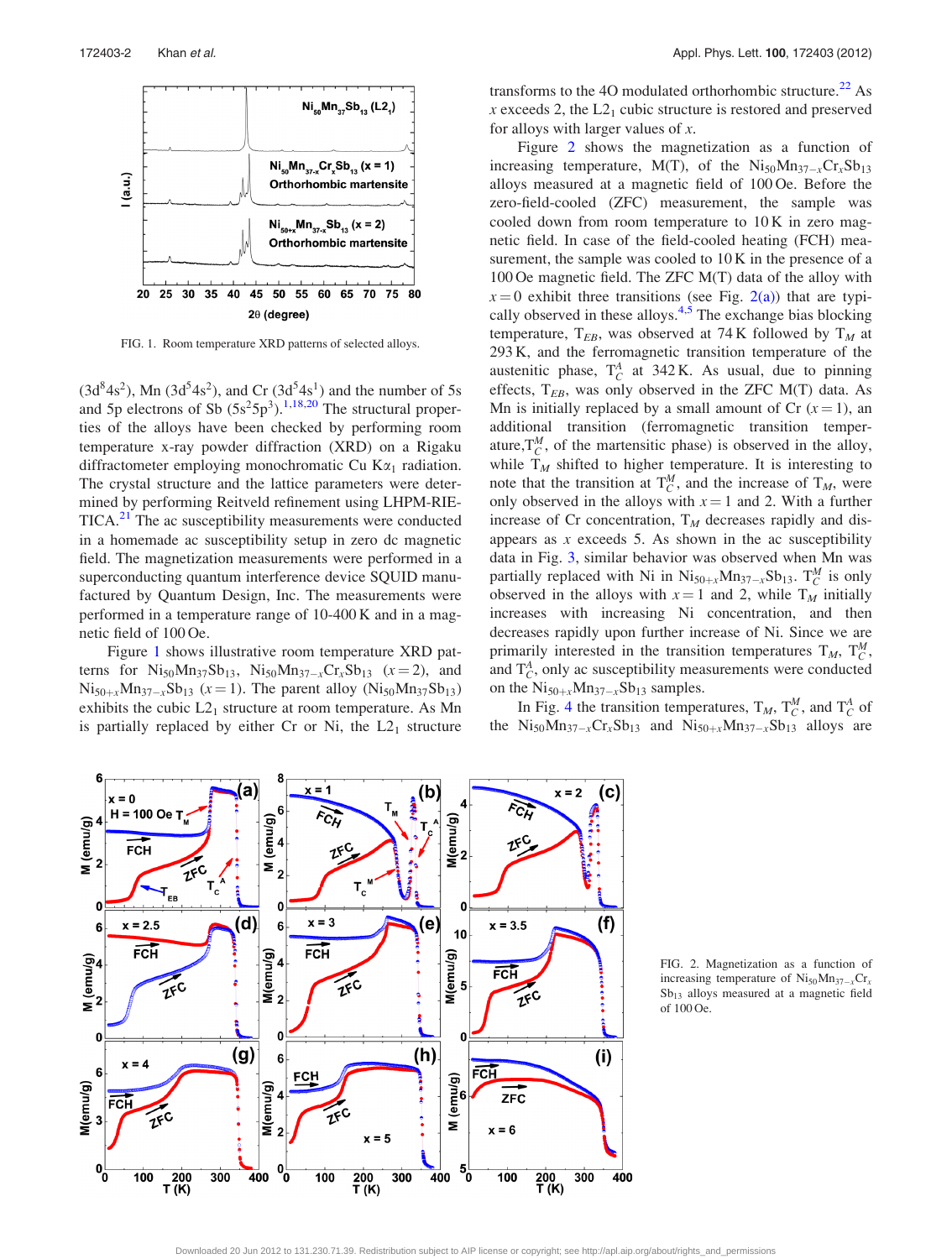<span id="page-6-0"></span>

FIG. 3. The real component of the ac susceptibility of  $\mathrm{Ni}_{50+x}\mathrm{Mn}_{37-x}\mathrm{Sb}_{13}$  alloys.

plotted as a function of e/a. As mentioned earlier, with increasing  $Cr$  concentration,  $e/a$  decreases in the  $Ni_{50}Mn_{37-x}Cr_{x}Sb_{13}$  system, while *e/a* increases with increasing Ni concentration in  $Ni_{50+x}Mn_{37-x}Sb_{13}$ . For each system,  $T_C^M$  was observed only in two alloys, and hence a proper discussion of their dependence on  $e/a$  cannot be made.  $T_C^A$ shows a generally slowly decreasing trend with increasing e/ a. This behavior is consistent with earlier observations where  $T_C^A$  slowly decreases with increasing  $e/a$ <sup>[5](#page-7-0)</sup>. The most interesting behavior observed in Fig. 4 is the nature of the variation of  $T_M$  with e/a. It is clear that, regardless of the change in e/  $a, T<sub>M</sub>$  decreases with decreasing Mn concentration.

Ye et  $al$ <sup>[19](#page-7-0)</sup> investigated the correlation between the electronic structure and martensitic phase transition of  $Ni<sub>2</sub>Mn<sub>1+x</sub>Sn<sub>1-x</sub>$  by hard x-ray photoelectron spectroscopy



FIG. 4. The transition temperatures as a function of  $e/a$  of  $Ni_{50}Mn_{37-x}Cr_{x}Sb_{13}$ and  $\text{Ni}_{50+x}\text{Mn}_{37-x}\text{Sb}_{13}$  alloys.

and ab initio calculation. In their study, they discovered that a strong hybridization takes place between the Ni 3d  $e<sub>g</sub>$  states and the 3d states of the excess Mn atoms at the Sn sites, which are antiferromagnetically coupled with the Mn on the regular site. This hybridization is believed to be the main reason causing the martensitic transition in  $Ni<sub>2</sub>Mn<sub>1+x</sub>Sn<sub>1-x</sub>$ . The role of hybridization in driving the martensitic phase transition in Heusler alloys was also demonstrated by Roy  $et al.<sup>23</sup>$  $et al.<sup>23</sup>$  $et al.<sup>23</sup>$  who showed by various experimental means that partial replacement of Mn by Cu in  $Ni<sub>2</sub>Mn<sub>0.75</sub>Cu<sub>0.25</sub>Ga$ enhanced the Ni-Ga hybridization resulting in a shift of  $T_M$ to higher temperature. In light of these studies, especially the observations by Ye et al., we propose that the main driving force behind the martensitic transformation in Mn-rich Heusler alloys is the hybridization between the Ni 3d  $e_g$  states and the 3d states of the excess Mn atoms at the Sn sites. In such a scenario, once the hybridization is established, any change in the Ni or Mn content will tend to weaken the hybridization, and result in a decrease of  $T_M$ . This idea is strongly supported by the results shown in Fig. 4 as well as by the results reported earlier where, regardless of the change in  $e/a$ ,  $T_M$  in Mn-rich Ni-Mn-Z Heusler alloys decreases when Ni or Mn is partially replaced by a different element. Based on these observations, it can be concluded that the widely accepted idea that  $T_M$  monotonically follows e/a does not apply to Mn-rich Heusler alloys.

In summary, we have performed an experimental study on  $\text{Ni}_{50}\text{Mn}_{37-x}\text{Cr}_{x}\text{Sb}_{13}$  and  $\text{Ni}_{50+x}\text{Mn}_{37-x}\text{Sb}_{13}$  Heusler alloys. With increasing  $Cr$  concentration  $e/a$  decreases in  $\text{Ni}_{50}\text{Mn}_{37-x}\text{Cr}_{x}\text{Sb}_{13}$ , whereas *e/a* increases with increasing Ni concentration in  $Ni<sub>50+x</sub>Mn<sub>37-x</sub>Sb<sub>13</sub>$ . Regardless of the change in  $e/a$ , in both cases  $T_M$  decreases with increasing Cr or Ni concentration, suggesting that the well developed idea of  $T_M$  monotonically following e/a does not apply to Mnrich Heusler alloys. We suggest that the dominant factor,